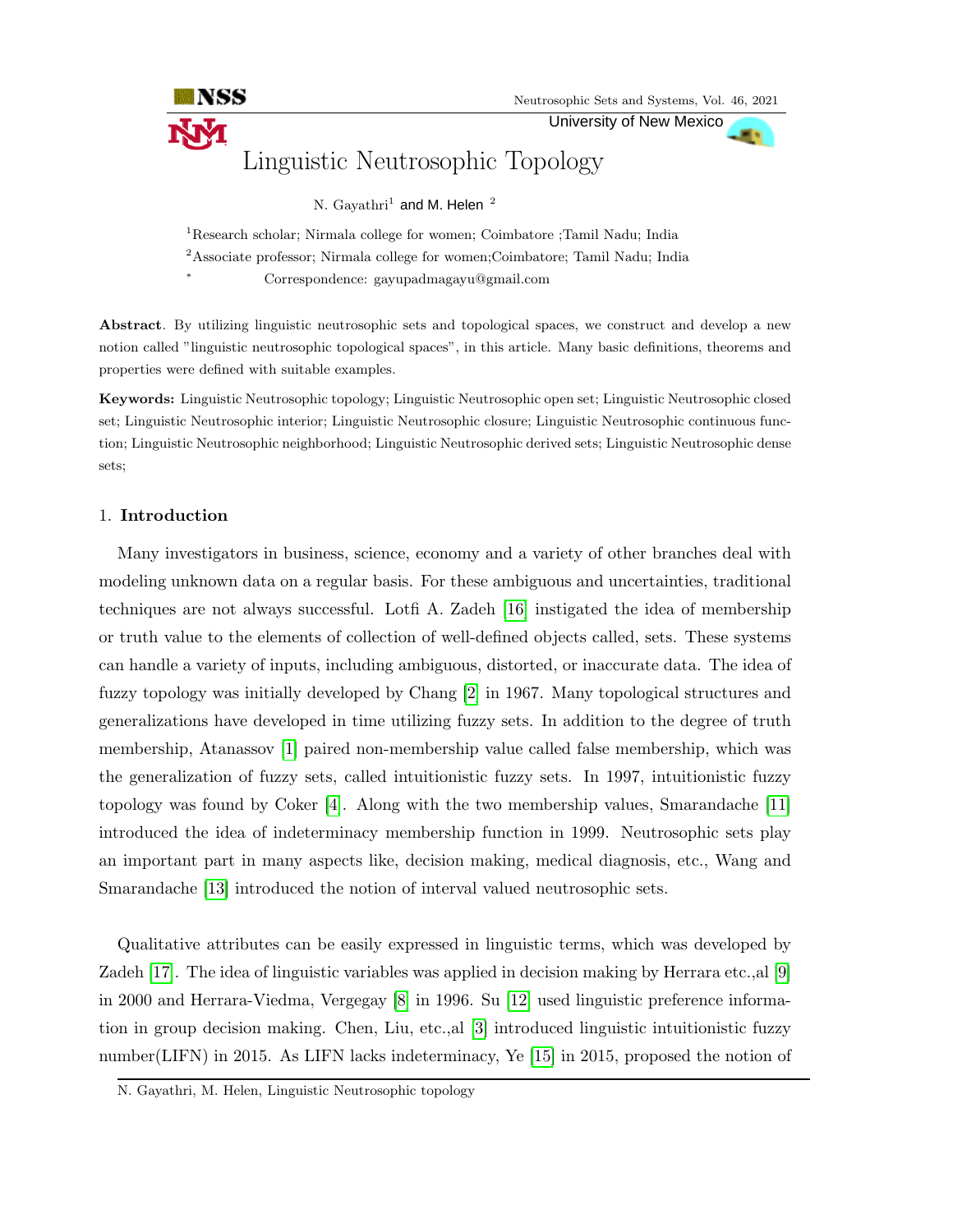single valued neutrosophic linguistic numbers and developed an extended TOPSIS model for MAGDM approach utilizing SVNLNs. An extended COPRAS model for MAGDM based on SVN 2-tuple neutrosophic environment was developed by Wei, Wu, etc.,al [\[14\]](#page-12-9). Fang, Zebo etc.,al [\[6\]](#page-12-10) found linguistic neutrosophic numbers in 2017, with a concrete definition.This paper is categorized as follows: Section 2 deals with the basic definitions of LNNs. In Section 3, the idea of linguistic neutrosophic topology is introduced and some properties are discussed. Linguistic neutrosophic derived set is discussed in section 4. In last section, the notion of linguistic neutrosophic continuity and linguistic neutrosophic dense sets are defined and discussed with suitable examples.

#### 2. Preambles

**Definition 2.1.** [\[11\]](#page-12-3) Let S be a space of points (objects), with a generic element in x denoted by S. A neutrosophic set A in S is characterized by a truth-membership function  $T_A$ , an indeterminacy membership function  $I_A$  and a falsity-membership function  $F_A$ .  $T_A(x)$ ,  $I_A(x)$ and  $F_A(x)$  are real standard or non-standard subsets of  $]0^-, 1^+[$ . That is

 $T_A: S \rightarrow ]0^-, 1^+[, I_A: S \rightarrow ]0^-, 1^+[, F_A: S \rightarrow ]0^-, 1^+]$ 

There is no restriction on the sum of  $T_A(x)$ ,  $I_A(x)$  and  $F_A(x)$ , so  $0^- \leq \sup T_A(x) + \sup T_A(x) +$  $\sup F_A(x) \leq 3^+$ .

**Definition 2.2.** [\[11\]](#page-12-3) Let S be a space of points (objects), with a generic element in x denoted by S. A single valued neutrosophic set (SVNS) A in S is characterized by truth-membership function  $T_A$ , indeterminacy-membership function  $I_A$  and falsity-membership function  $F_A$ . For each point S in S,  $T_A(x)$ ,  $I_A(x)$ ,  $F_A(x) \in [0, 1]$ .

When S is continuous, a SVNS A can be written as  $A = \frac{\int \langle T(x), I(x), F(x) \rangle}{x \in S}$ . When S is discrete, a SVNS A can be written as  $A = \sum \langle T(x_i), I(x_i), F(x_i) \rangle / x_i \in S$ .

**Definition 2.3.** [\[6\]](#page-12-10) Let  $S = \{s_\theta | \theta = 0, 1, 2, \dots, \tau\}$  be a finite and totally ordered discrete term set, where  $\tau$  is the even value and  $s_{\theta}$  represents a possible value for a linguistic variable. For example, when  $\tau = 6$ , S can be expressed as,  $S = \{ \text{very bad, bad, fair, very fair, good,}$ very good}.

Su [\[12\]](#page-12-7) extended the discrete linguistic term set S into a continuous term set  $S = \{s_\theta | \theta \in$  $[0, q]$ , where, if  $s_{\theta} \in S$ , then we call  $s_{\theta}$  the original term, otherwise it is called as a virtual term.

**Definition 2.4.** [\[6\]](#page-12-10) Let  $Q = \{s_0, s_1, s_2, ..., s_t\}$  be a linguistic term set (LTS) with odd cardinality  $t+1$  and  $\overline{Q} = \{s_h/s_0 \le s_h \le s_t, h \in [0, t]\}.$  Then, a linguistic single valued neutrosophic set A is defined by,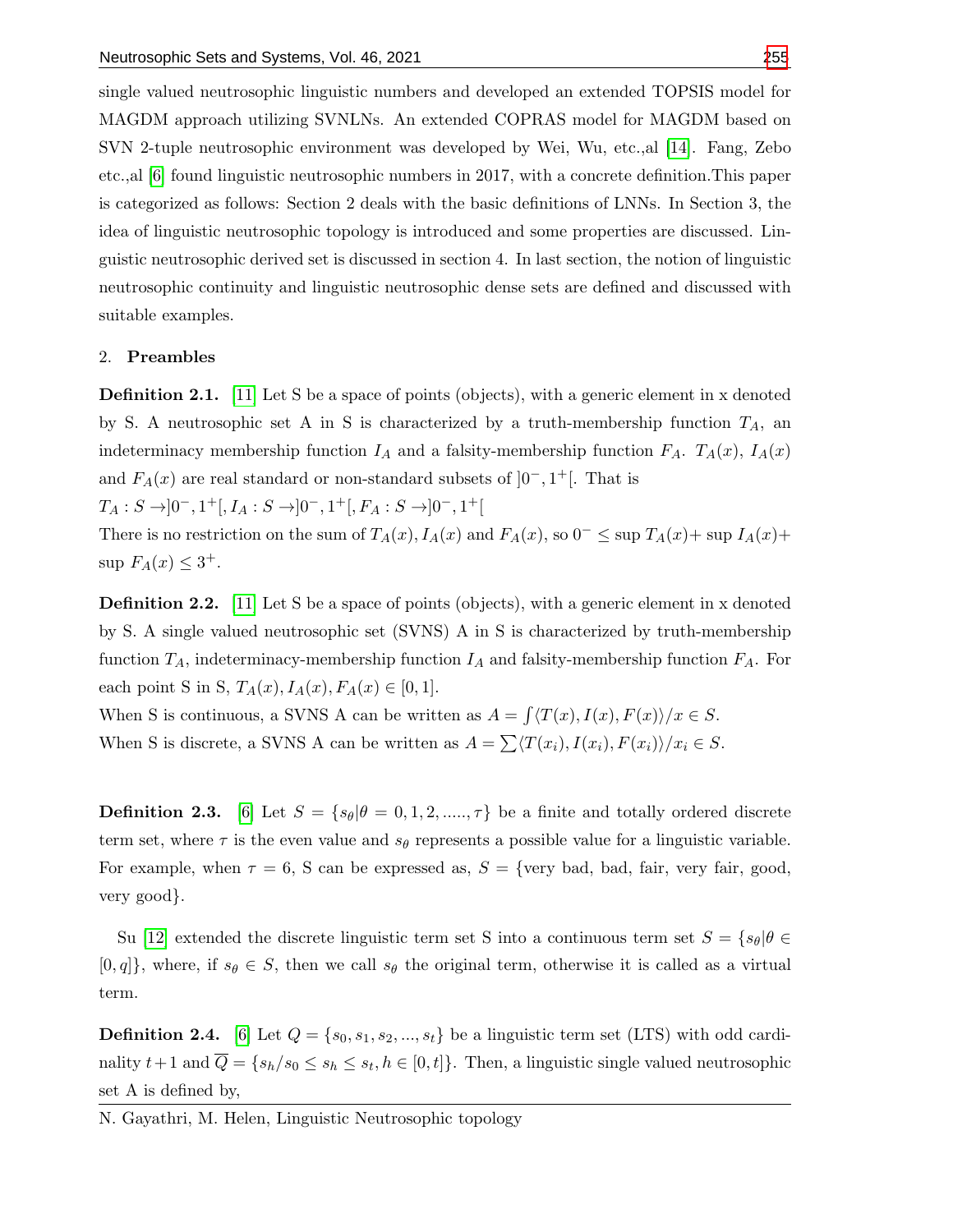$A = \{\langle x, s_{\theta}(x), s_{\psi}(x), s_{\sigma}(x)\rangle | x \in S\},\$  where  $s_{\theta}(x), s_{\psi}(x), s_{\sigma}(x) \in \overline{Q}$  represent the linguistic truth, linguistic indeterminacy and linguistic falsity degrees of S to A, respectively, with condition  $0 \leq \theta + \psi + \sigma \leq 3t$ . This triplet  $(s_{\theta}, s_{\psi}, s_{\sigma})$  is called a linguistic single valued neutrosophic number.

**Definition 2.5.** [\[6\]](#page-12-10) Let  $\alpha = (s_{\theta}, s_{\psi}, s_{\sigma}), \alpha_1 = (s_{\theta 1}, s_{\psi 1}, s_{\sigma 1}), \alpha_2 = (s_{\theta 2}, s_{\psi 2}, s_{\sigma 2})$  be three LSVNNs, then

- (1)  $\alpha^c = (s_\sigma, s_\psi, s_\theta);$
- (2)  $\alpha_1 \cup \alpha_2 = (max(\theta_1, \theta_2), min(\psi_1, \psi_2), min(\sigma_1, \sigma_2));$
- (3)  $\alpha_1 \cap \alpha_2 = (min(\theta_1, \theta_2), max(\psi_1, \psi_2), max(\sigma_1, \sigma_2));$
- (4)  $\alpha_1 = \alpha_2$  iff  $\theta_1 = \theta_2, \psi_1 = \psi_2, \sigma_1 = \sigma_2;$

**Definition 2.6.** Let  $\alpha = (l_{\theta}, l_{\psi}, l_{\sigma})$  be a LSVNN. The set of all labels is,  $L = \{l_0, l_1, l_2, \ldots, l_t\}.$ Then the unit linguistic neutrosophic set  $(1_{LN})$  is defined as  $1_{LN} = (l_t, l_0, l_0)$ , which is the truth membership, and the zero linguistic neutrosophic set  $(0_{LN})$  is defined as  $0_{LN} = (l_0, l_t, l_t)$ , which is the falsehood membership.

**Example 2.7.** For the linguistic neutrosophic set,  $L = \{ \text{very bad, bad, fair, very fair, good,}$ very good}, the set of all labels be,  $L = \{l_0, l_1, l_2, l_3, l_4, l_5\}.$ Then the unit LNs is defined as  $1_{LN} = (l_5, l_0, l_0)$ , and the zero LNs is defined as  $0_{LN}$  =  $(l_0, l_5, l_5).$ 

#### 3. Linguistic Neutrosophic Topology

In this chapter, we introduce the concepts of linguistic neutrosophic topological spaces.

**Definition 3.1.** For a linguistic neutrosophic topology  $\pi$ , the collection of linguistic neutrosophic sets should obey,

- (1)  $0_{LN}, 1_{LN} \in \pi$
- (2)  $K_1 \bigcap K_2 \in \pi$  for any  $K_1, K_2 \in \pi$
- (3)  $\bigcup K_i \in \pi, \forall \{K_i : i \in J\} \subseteq \pi$

We call, the pair  $(S_{LN}, \pi_{LN})$ , a linguistic neutrosophic topological space.

**Remark 3.2.** Let  $(S_{LN}, \pi_{LN})$  be a linguistic neutrosophic topological space (LNTS). Then,  $(S_{LN}, \pi_{LN})^c$  is the dual LN topology, whose elements are  $K^c_{LN}$  for  $K_{LN} \in (S_{LN}, \pi_{LN})$ . Any open set in  $\pi_{LN}$  is known as linguistic neutrosophic open set(LNOsS). Any closed set in  $\pi_{LN}$  is known as linguistic neutrosophic closed set(LNCS) iff it's complement is linguistic neutrosophic open set.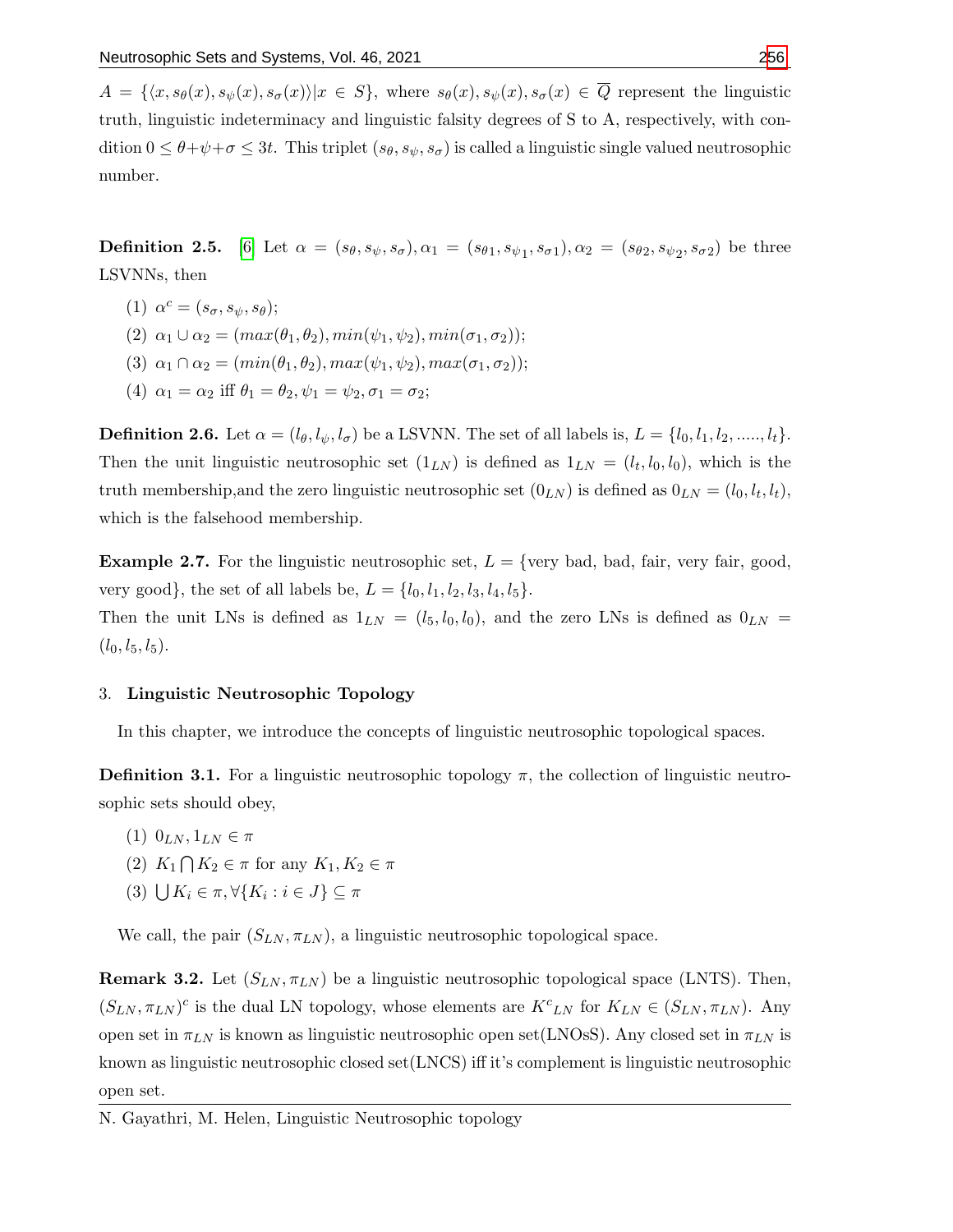**Example 3.3.** Let  $U_{LN}$  be the universe of discourse  $U_{LN} = \{u, v, w, z\}$  and  $S_{LN} = \{u, v\}$ and the linguistic term set be,  $L = \{$  very poor, poor, very bad, bad, fair, good, very good $\}$ Then L can be taken as,  $L = \{l_0, l_1, l_2, l_3, l_4, l_5, l_6\}.$ Let  $K_{LN} = \{\langle u, (l_5, l_3, l_4) \rangle, \langle v, (l_4, l_2, l_3) \rangle\},\$ 

That is, the element u's degree of appurtenance to the set  $K_{LN}$  is  $\text{good}(l_5)$ the element u's degree of indeterminate-appurtenance to the set  $K_{LN}$  is bad( $l_3$ ) the element u's degree of non-appurtenance to the set  $K_{LN}$  is fair $(l_4)$ . And the element v's degree of appurtenance to the set  $K_{LN}$  is fair $(l_4)$ the element v's degree of indeterminate-appurtenance to the set  $K_{LN}$  is very bad $(l_2)$ the element v's degree of non-appurtenance to the set  $K_{LN}$  is bad( $l_3$ ). Let,  $H_{LN} = \{\langle u, (l_6, l_2, l_2)\rangle, \langle v, (l_6, l_1, l_0)\rangle\}$ 

That is, the element u's degree of appurtenance to the set  $H_{LN}$  is very good( $l_6$ ) the element u's degree of indeterminate-appurtenance to the set  $H_{LN}$  is very bad $(l_2)$ the element u's degree of non-appurtenance to the set  $H_{LN}$  is very bad( $l_2$ ). And the element v's degree of appurtenance to the set  $H_{LN}$  is very good( $l_6$ ) the element v's degree of indeterminate-appurtenance to the set  $H_{LN}$  is  $\text{poor}(l_1)$ 

the element v's degree of non-appurtenance to the set  $H_{LN}$  is very poor $(l_0)$ .

Similarly, let  $M_{LN} = \{\langle u, (l_6, l_3, l_2)\rangle, \langle v, (l_6, l_2, l_0)\rangle\}$ 

That is, the element u's degree of appurtenance to the set  $M_{LN}$  is very good( $l_6$ )

the element u's degree of indeterminate-appurtenance to the set  $M_{LN}$  is bad( $l_3$ )

the element u's degree of non-appurtenance to the set  $M_{LN}$  is very bad( $l_2$ ).

And the element v's degree of appurtenance to the set  $M_{LN}$  is very good( $l_6$ )

the element v's degree of indeterminate-appurtenance to the set  $M_{LN}$  is very  $bad(l_2)$ 

the element v's degree of non-appurtenance to the set  $M_{LN}$  is very poor $(l_0)$ .

Then the collection  $\pi_{LN} = \{0_{LN}, K_{LN}, H_{LN}, M_{LN}, K_{LN} \vee H_{LN}, 1_{LN}\}\$  forms a LN topology on  $(S_{LN}, \pi_{LN})$ .

Definition 3.4. The linguistic neutrosophic closure and linguistic neutrosophic interior are given by,

- (i)  $LNint(K_{LN}) = \bigcup \{O_{LN}/O_{LN} \text{ is a } LNOSinS_{LN} \text{ where } O_{LN} \subseteq K_{LN} \}$  and it is the largest LN open subset of  $K_{LN}$ .
- (ii)  $LNcl(H_{LN}) = \bigcap \{J_{LN}/J_{LN}\}\$ is a  $LNCSinS_{LN}$  where  $H_{LN} \subseteq J_{LN}\}$  and it is the smallest LN closed set containing  $H_{LN}$ .

**Example 3.5.** In example 3.3,  $LNint(K_{LN}) = N_{LN}$  and  $LNcl(K_{LN}) = 1_{LN}$ 

**Theorem 3.6.** Let  $(S_{LN}, \pi_{LN})$  be a LNTS and  $K_{LN}, H_{LN} \in S_{LN}$ . Then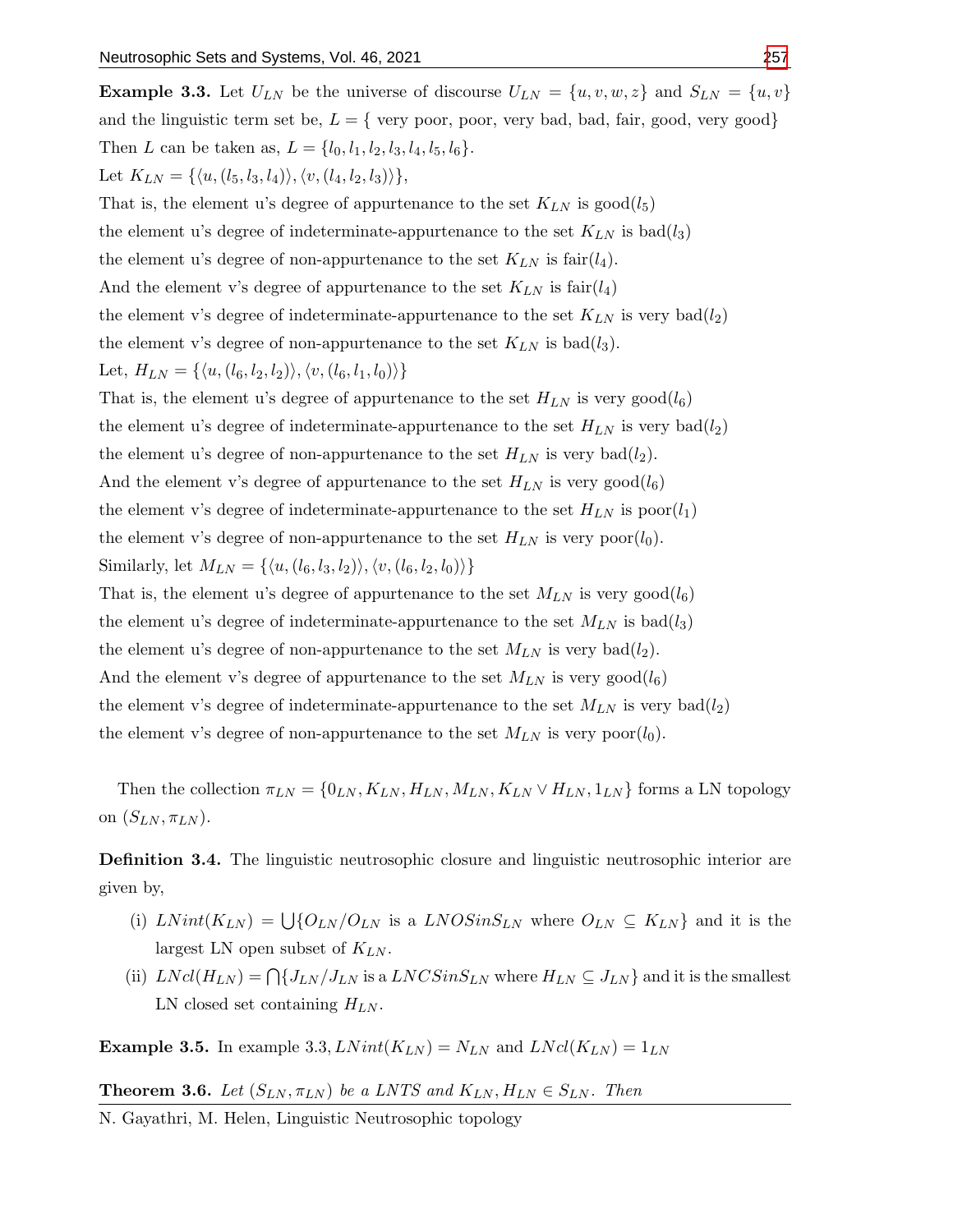- (i)  $K_{LN} \in LNcl(K_{LN})$
- (ii)  $K_{LN}$  is LN closed if and only if  $K_{LN} = LNcl(K_{LN})$
- (iii)  $LNcl(\phi_{LN}) = \phi_{LN}$  and  $LNcl(S_{LN}) = S_{LN}$ .
- (iv)  $K_{LN} \subseteq H_{LN} \Rightarrow LNcl(K_{LN}) \subseteq LNcl(H_{LN})$
- (v)  $LNcl(K_{LN} \cup H_{LN}) = LNcl(K_{LN}) \cup LNcl(H_{LN})$
- (vi)  $LNcl(K_{LN} \cap H_{LN}) \subseteq LNcl(K_{LN}) \cap LNcl(H_{LN})$
- (vii)  $LNcl(LNcl(K_{LN})) = LNcl(K_{LN})$

Proof:

- (i) From the definition,  $K_{LN} \in LNcl(K_{LN})$
- (ii) If  $K_{LN}$  is LN closed, then  $K_{LN}$  is the smallest LN closed set containing  $K_{LN}$ . So,  $K_{LN} = LNcl(K_{LN}).$ Conversely, if  $K_{LN} = LNcl(K_{LN})$ , then  $K_{LN}$  is the smallest LN closed set containing  $K_{LN}$  and hence  $K_{LN}$  is LN closed.
- (iii) If  $K_{LN}$  is LN closed, then  $K_{LN} = LNcl(K_{LN})$ . As  $\phi_{LN}$  and  $S_{LN}$  are LN closed,  $LNcl(\phi_{LN}) = \phi_{LN}$  and  $LNcl(S_{LN}) = S_{LN}$ .
- (iv) When  $K_{LN} \subseteq H_{LN}$ , since  $H_{LN} \subseteq LNcl(H_{LN})$  and  $K_{LN} \subseteq LNcl(H_{LN})$ . That is,  $LNcl(H_{LN})$  is a LN closed set that contains K. But  $LNcl(K_{LN})$  is the smallest LN closed set contains K. Thus,  $LNcl(K_{LN}) \subseteq LNcl(H_{LN})$
- (v) As  $K_{LN} \subseteq K_{LN} \cap H_{LN}$  and  $H_{LN} \subseteq K_{LN} \cap H_{LN}$ ,  $LNcl(K_{LN}) \subseteq LNcl(K_{LN} \cap H_{LN})$  and  $LNcl(H_{LN}) \subseteq LNcl(K_{LN} \cap H_{LN})$ . Thus,  $LNcl(K_{LN}) \cap LNcl(H_{LN}) \subseteq LNcl(K_{LN} \cap H_{LN})$  $H_{LN}$ ). Since,  $K_{LN} \cup H_{LN} \subseteq LNcl(K_{LN}) \cap LNcl(H_{LN})$ , and since  $LNcl(K_{LN} \cup H_{LN})$  is the smallest LN closed set containing  $K_{LN} \cup H_{LN}$ ,  $LNcl(K_{LN} \cup H_{LN}) \subseteq LNcl(K_{LN}) \cup$  $LNcl(H_{LN}).$ Thus,  $LNcl(K_{LN} \cup H_{LN}) = LNcl(K_{LN}) \cup LNcl(H_{LN}).$
- (vi) Since  $(K_{LN} \cap H_{LN}) \subseteq K_{LN}$  and  $(K_{LN} \cap H_{LN}) \subseteq H_{LN}, LNcl(K_{LN} \cap H_{LN}) \subseteq$  $LNcl(H_{LN}) \subseteq LNcl(H_{LN}).$
- (vii) AS  $LNcl(K_{LN})$  is a LN closed set,  $LNcl(LNcl(K_{LN})) = LNcl(K_{LN}).$

**Remark 3.7.** If  $LNint(K_{LN})$  is  $LNcl(K_{LN})$  is a LNCS, then we have,

- (i)  $LNint(K_{LN}) = K_{LN}$  if and only if  $K_{LN}$  is LNOS in  $(S_{LN}, \pi_{LN})$ .
- (ii)  $LNcl(K_{LN}) = K_{LN}$  if and only if  $K_{LN}$  is LNCS in  $(S_{LN}, \pi_{LN})$ .

**Theorem 3.8.** Let  $(S_{LN}, \pi_{LN})$  be a LNTS and  $K_{LN} \in S_{LN}$ . Then

(i)  $S-LNint(K_{LN})=LNint(S_{LN}-K_{LN})$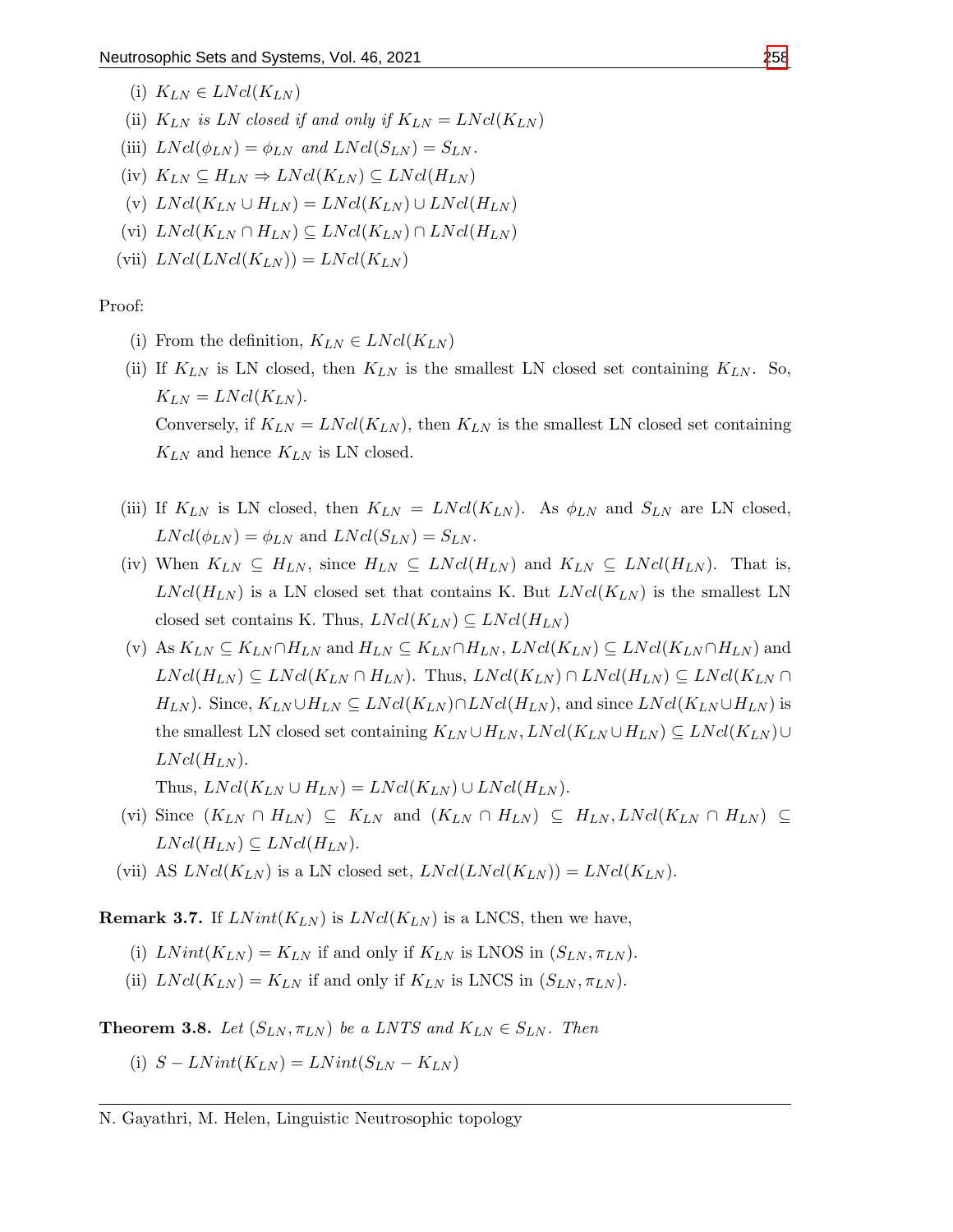(ii)  $S - LNcl(K_{LN}) = LNcl(S_{LN} - K_{LN})$ 

Proof: (i): Let  $S \in S_{LN}$  –  $LNint(K_{LN}) \Rightarrow S \notin LNint(K_{LN})$ . Thus,  $G \nsubseteq K_{LN} \forall LN$  open set G containing S, (i.e)  $C_{LN} \cap (S - K_{LN}) \implies \phi_{LN}$ ,  $\forall$  LN open set G. Hence,  $S \in LNcl(S_{LN} - K_{LN})$ and  $S_{LN} - LNint(K_{LN}) \subseteq LNcl(S_{LN} - K_{LN}).$ 

Conversely, if  $S \in LNcl(S_{LN} - K_{LN})$ , then  $G_{LN} \cap (S_{LN} - K_{LN}) \neq \phi_{LN}$  for every LN open set containing S, (i.e)  $G \nsubseteq A \forall$  LN open set G containing S. That is,  $S \notin LNint(A) \Rightarrow S \in$  $S-LNint(A)$ . Then,  $LNcl(S_{LN}-K_{LN}) \subseteq S_{LN}-LNint(K_{LN})$ . Thus,  $S_{LN}-LNint(K_{LN})=$  $LNint(S_{LN} - K_{LN})$ 

(ii) Proof is similar to (i).

**Remark 3.9.** On taking complements on both sides of  $S_{LN} - LNint(K_{LN}) = LNint(S_{LN} K_{LN}$ ) and  $S_{LN} - LNcl(K_{LN}) = LNcl(S_{LN} - K_{LN})$ , we have,  $LNint(K_{LN}) = S_{LN} - LNcl(S_{LN} - K_{LN})$  and  $LNcl(K_{LN}) = S_{LN} - LNint(S_{LN} - K_{LN})$ 

**Theorem 3.10.** Let  $(S_{LN}, \pi_{LN})$  be a LNTS and  $K_{LN}, H_{LN} \in S_{LN}$ . Then

- (i)  $LNint(K_{LN}) = K_{LN}$  if and only if  $K_{LN}$  is LN open.
- (ii)  $LNint(\phi_{LN}) = \phi_{LN}$  and  $LNint(S_{LN}) = S_{LN}$ .
- (iii)  $K_{LN} \subseteq H_{LN} \Rightarrow LNint(K_{LN}) \subseteq LNint(H_{LN})$
- (iv)  $LNint(K_{LN}) \cup LNint(H_{LN}) \subseteq LNint(K_{LN} \cup H_{LN})$
- (iv)  $LNint(K_{LN} \cap H_{LN}) = LNint(K_{LN}) \cap LNint(H_{LN})$
- (vi)  $LNint(LNint(K_{LN})) = LNint(K_{LN})$

Proof: (i):  $K_{LN}$  is LN open if and only if  $S_{LN} - K_{LN}$  is LN closed, if and only if,  $LNcl(S_{LN} - K_{LN}) = S_{LN} - K_{LN}$ , if and only if,  $S_{LN} - LNcl(K_{LN}) = K_{LN}$  iff  $LNint(K_{LN}) =$  $K_{LN}$  bT remark.

(ii): Since  $\phi_{LN}$  and  $S_{LN}$  are LN open,  $LNint(\phi_{LN}) = \phi_{LN}$  and  $LNint(S_{LN}) = S_{LN}$ 

(iii):  $K_{LN} \subseteq H_{LN} \Rightarrow S_{LN} - H_{LN} \subseteq S_{LN} - K_{LN}$ . Thus,  $LNcl(S_{LN} - H_{LN}) \subseteq$  $LNcl(S_{LN} - K_{LN})$ ,  $(i.e)S_{LN} - LNcl(S_{LN} - K_{LN}) \subseteq S_{LN} - LNcl(S_{LN} - H_{LN})$ . Therefore,  $LNint(K_{LN}) \subseteq LNint(H_{LN}).$ 

**Definition 3.11.** Let  $S_{LN}$  be a non-void set and  $K_{LN} = \{\langle S, [T_{K_{LN}}, I_{K_{LN}}, F_{K_{LN}}]\rangle\}$  and  $H_{LN} = \{ \langle S, [T_{H_{LN}}, I_{H_{LN}}, F_{H_{LN}}] \rangle \}$  are LNSs in LNTS.

(I)  $K_{LN} \cup H_{LN}$  can be defined as

(a)  $K_{LN} \cup H_{LN} = \{\langle S, [T_{K_{LN}} \wedge T_{H_{LN}}, I_{K_{LN}} \wedge I_{H_{LN}}, F_{K_{LN}} \vee F_{H_{LN}}]\rangle\}$ 

(II)  $K_{LN} \cap H_{LN}$  can be defined as

(a)  $K_{LN} \cap H_{LN} = \{ \langle S, [T_{K_{LN}} \wedge T_{H_{LN}}, I_{K_{LN}} \wedge I_{H_{LN}}, F_{K_{LN}} \vee F_{H_{LN}}] \rangle \}$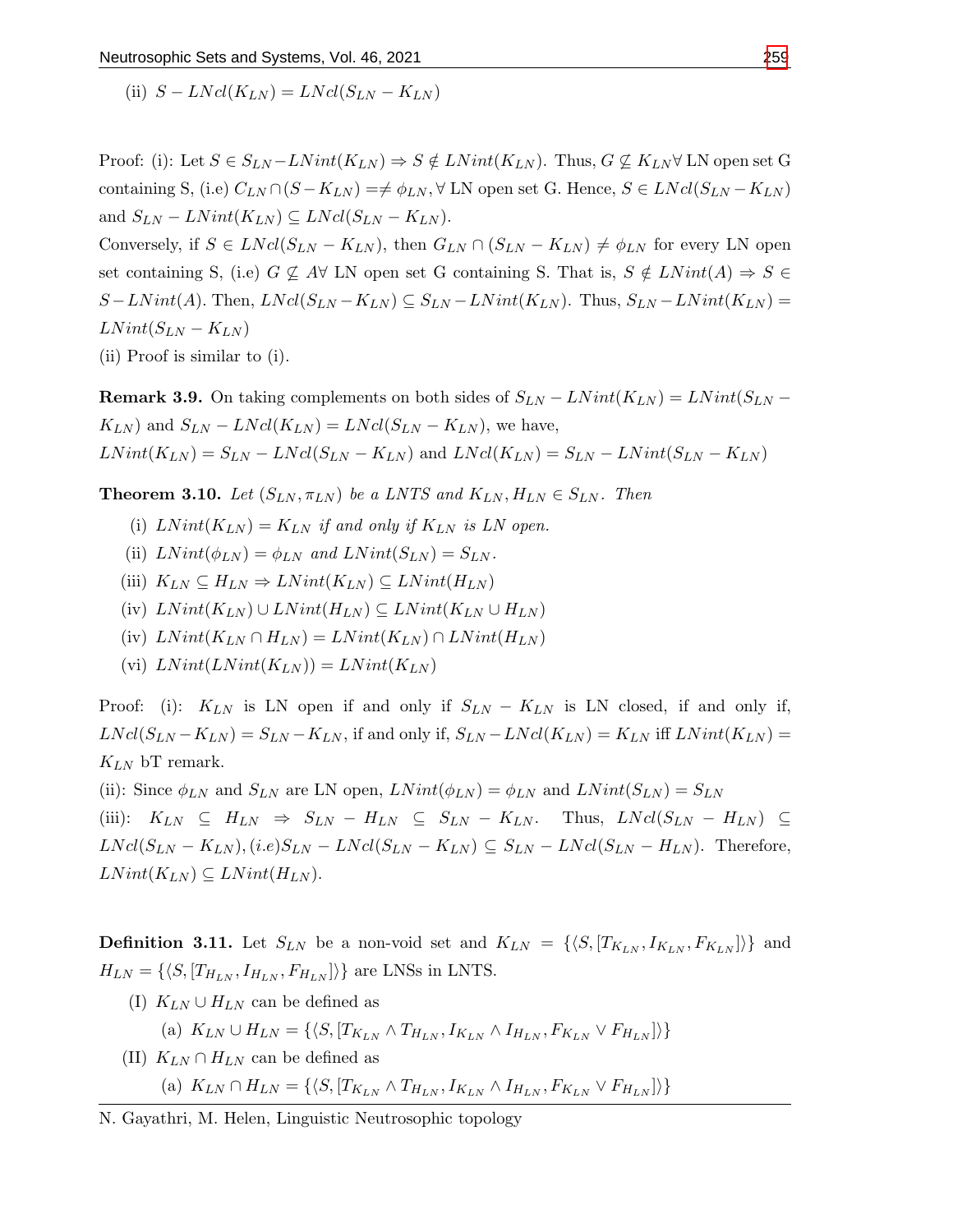- (III) The complement of  $K_{LN} = \{\langle S, [T_{K_{LN}}, I_{K_{LN}}, F_{K_{LN}}]\rangle\}$  is defined as,
	- (a)  $K_{LN}^c = \{ \langle S, [1 F_{K_{LN}}, I_{K_{LN}}, 1 T_{K_{LN}}] \rangle \}$
	- (b)  $(K_{LN}^c)^c = K_{LN}$
	- (c)  $(K_{LN} \cap H_{LN})^c = K_{LN}^c \cup H_{LN}^c$
	- (d)  $(K_{LN} \cup H_{LN})^c = K_{LN}^c \cap H_{LN}^c$

**Theorem 3.12.** Let  $(S_{LN}, \pi_{LN})$  be a LNTS.  $S \in LNcl(K_{LN})$  iff  $U_{LN} \cap K_{LN} \neq \phi_{LN}$  for every LN open set  $U_{LN}$  containing S, where  $K_{LN} \subseteq S_{LN}$ .

Proof:

If  $U_{LN}$  is a LN open set and if  $S \in LNcl(K_{LN})$ , then  $S_{LN} - U_{LN}$  is LN closed. If  $K_{LN} \cap U_{LN} =$  $\phi_{LN}$ , then  $K_{LN} \subseteq S_{LN} - U_{LN}$ .

That is,  $S_{LN} - U_{LN}$  is LN closed set containing  $K_{LN}$ . Therefore,  $LNcl(K_{LN}) \subseteq S_{LN} - U_{LN}$ , which is a contradiction, since  $S \in LNcl(K_{LN})$  but  $S \notin S_{LN} - U_{LN}$ . Hence,  $K_{LN} \cap U_{LN} \neq \phi_{LN}$ , for every LN open set  $U_{LN}$  containing S.

Conversely, if  $K_{LN} \cap U_{LN} \neq \phi_{LN}$ , for every LN open set  $U_{LN}$  containing S and if S  $\notin$  $LNcl(K_{LN}), S \in S_{LN} - LNcl(K_{LN})$  which is LN open.

Hence,  $(S_{LN} - LNcl(K_{LN})) \cap K_{LN} \neq \phi_{LN}$ . But  $K_{LN} \subseteq LNcl(K_{LN})$  and hence  $S_{LN}$  –  $LNcl(K_{LN}) \subseteq S_{LN} - K_{LN}$ , that implies  $(S_{LN} - LNcl(K_{LN})) \cap K_{LN} \subseteq (S_{LN} - K_{LN}) \cap K_{LN}$ . Thus,  $(S_{LN} - K_{LN}) \cap K_{LN} \neq \phi_{LN}$ , which is a contradiction. Hence,  $S \in LNcl(K_{LN})$ .

**Definition 3.13.** Let  $(S_{LN}, \pi_{LN})$  be a LNTS and  $\pi_{LN} = \{0, S_{LN}\}\$ . Then,  $\pi$  is called the LN indiscrete topology over S.

**Definition 3.14.** Let  $\pi$  be the collection of all LN sets that can be defined over  $S_{LN}$ . Then,  $(S_{LN}, \pi_{LN})$  is the called the LN discrete topology over  $S_{LN}$ .

**Theorem 3.15.** Let  $(S_{LN}, \pi^1{}_{LN})$  and  $(S_{LN}, \pi^2{}_{LN})$  be two LNTSs, then  $(S_{LN}, \pi^1 \cap \pi^2{}_{LN})$  is a LNTS on  $S_{LN}$ .

Proof:

- (1) clearly,  $0_{LN}$  and  $1_{LN} \in \pi^1_{LN} \cap \pi^2_{LN}$
- (2) Let  $F_i \in \pi^1{}_{LN} \cap \pi^2{}_{LN}$ . Then,  $F_i \in \pi^1{}_{LN}$  and  $F_i \in \pi^2{}_{LN} \forall i \in I$ . Therefore,  $\cup_{i\in I} F_i \in \pi^1_{LN}$  and  $\cup_{i\in I} F_i \in \pi^2_{LN}$ . Thus,  $\bigcup_{i\in I} F_i \in \pi^1_{LN} \cap \pi^2_{LN}$ .
- (3) Let  $K_{LN}$  and  $H_{LN} \in \pi^1_{LN} \cap \pi^2_{LN}$ , which implies,  $K_{LN}, H_{LN} \in \pi^1_{LN}$  and  $K_{LN}, H_{LN} \in \pi^2_{LN}$ . Since,  $K_{LN} \cap H_{LN} \in \pi^1_{LN}$  and  $K_{LN} \cap H_{LN} \in \pi^2_{LN}, K_{LN} \cap H_{LN} \in$  $\pi^1{}_{LN} \cap \pi^2{}_{LN}$

Thus,  $(S_{LN}, \pi^1{}_{LN} \bigcap {\pi^2}_{LN})$  is a LNTS on  $S_{LN}$ .

# **Remark 3.16.** Union of two LNTSs may not be a LN topology over  $S_{LN}$ .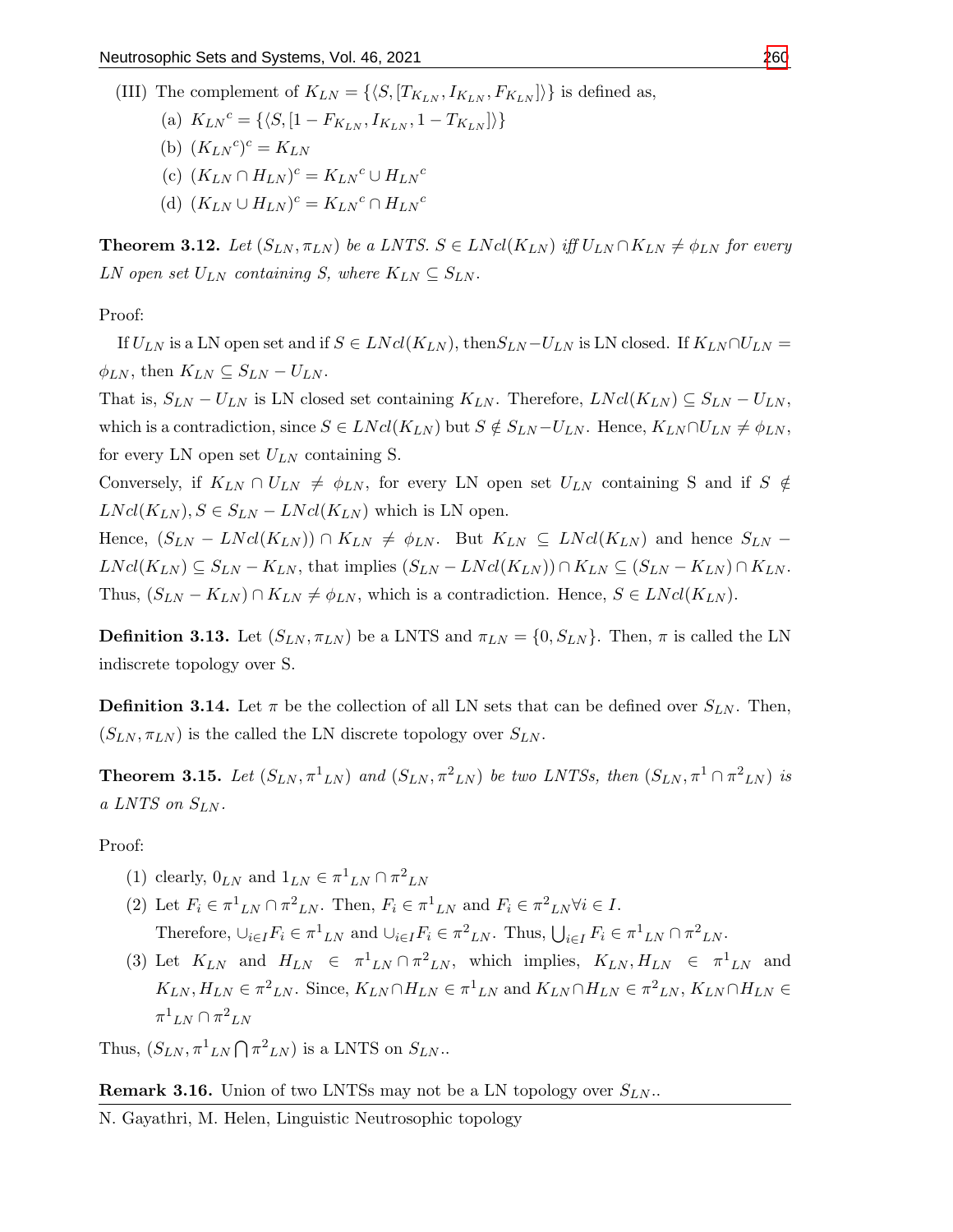**Example 3.17.** Let the universe of discourse be  $U = \{a, b, c\}$  and  $S = \{a\}$ . The set of all linguistic term is,  $L = \{ \text{very salt}(l_0), \text{salt}(l_1), \text{very sour}(l_2), \text{source}(l_3), \text{bitter}(l_4), \text{sweet}(l_5), \text{very} \}$ sweet $(l_6)$ .

And  $\pi^1{}_{LN} = \{0_{LN}, 1_{LN}, K_{LN}\}\$  where  $K_{LN} = \{\langle a, (l_6, l_3, l_3) \rangle\}\$ , where the element a's degree of appurtenance to the set  $K_{LN}$  is very sweet( $l_6$ ), the element a's degree of indeterminateappurtenance to the set  $K_{LN}$  is sour( $l_3$ ), the element a's degree of non-appurtenance to the set  $K_{LN}$  is bitter( $l_4$ ).

Let  $\pi^2_{LN} = \{0_{LN}, 1_{LN}, H_{LN}\}\$  where  $H_{LN} = \{\langle a, (l_4, l_5, l_2) \rangle\}\$ , where the element a's degree of appurtenance to the set  $H_{LN}$  is bitter( $l_4$ ), the element a's degree of indeterminateappurtenance to the set  $H_{LN}$  is sweet( $l_5$ ), the element a's degree of non-appurtenance to the set  $H_{LN}$  is very sour( $l_2$ ).

Let  $\pi^1{}_{LN}$  and  $\pi^2{}_{LN}$  be two LN topologies on  $S_{LN}$ .

Then,  $\pi^1{}_{LN} \cup \pi^2{}_{LN} = \{0_{LN}, 1_{LN}, K_{LN}, H_{LN}\} = \{0_{LN}, 1_{LN}, \{\langle a, (l_6, l_3, l_3) \rangle\}, \{\langle a, (l_6, l_5, l_2) \rangle\}\}.$ Now,  $K_{LN} \cup H_{LN} = \{ \langle a, (l_6, l_5, l_2) \rangle \} \notin \pi^1{}_{LN} \cup \pi^2{}_{LN}.$  $K_{LN} \cap H_{LN} = \{ \langle a, (l_4, l_3, l_3) \rangle \} \notin \pi^1{}_{LN} \cup \pi^2{}_{LN}.$ 

Therefore, union of any two linguistic neutrosophic topologies need not be a linguistic neutrosophic topology.

**Definition 3.18.** Let  $(S_{LN}, \pi_{LN})$  be a LNTS and  $U_{LN}$  be a LN set over  $S_{LN}$ . Then any point S is a LN interior point of  $U_{LN}$ , if there exists a LN open set  $V_{LN}$  such that  $S \in U_{LN} \subseteq V_{LN}$ .

**Definition 3.19.** Let  $(S_{LN}, \pi_{LN})$  be a LNTS and  $U_{LN}$  be a LN set over  $S_{LN}$ . Then,  $V_{LN}$  is called a LN neighborhood if there exists a LN open set  $V_{LN}$  such that  $S \in U_{LN} \subseteq V_{LN}$ .

**Theorem 3.20.** Let  $(S_{LN}, \pi_{LN})$  be a LNTS, then

- (1) each  $s \in S$  has a neighborhood.
- (2) If  $U_{LN}$  and  $V_{LN}$  are LN neighborhoods of some  $x \in S_{LN}$ , then  $U_{LN} \cap V_{LN}$  is also a LN neighborhood of s.
- (3) If  $U_{LN}$  is a LN neighborhood of S and  $U_{LN} \cap V_{LN}$ , then  $V_{LN}$  is also a LN neighborhood of  $s \in S_{LN}$ .

Proof:

(1): (2): Let  $U_{LN}$  and  $V_{LN}$  are LN neighborhoods of some  $s \in S$ , then there exists  $U^{1}{}_{LN}$  and  $V^1{}_{LN} \in \tau$  such that  $S \in U^1{}_{LN} \subseteq U_{LN}$  and

 $S \in V^1{}_{LN} \subseteq V_{LN}$ 

Now,  $S \in U_{LN}$  and  $S \in V_{LN}$  implies that  $S \in U^1{}_{LN} \cap V^1{}_{LN}$  and  $U^1{}_{LN} \cap V^1{}_{LN} \in \tau$ . So w have  $S \in U_{1LN} \cap V_{1LN} \subseteq U_{LN} \cap V_{LN}$ .

Thus,  $U_{LN} \bigcap V_{LN}$  is a LN neighborhood of s.

(3): Let  $U_{LN}$  is a LN neighborhood of s and  $U_{LN} \bigcap V_{LN}$ . By definition, there exists a LN open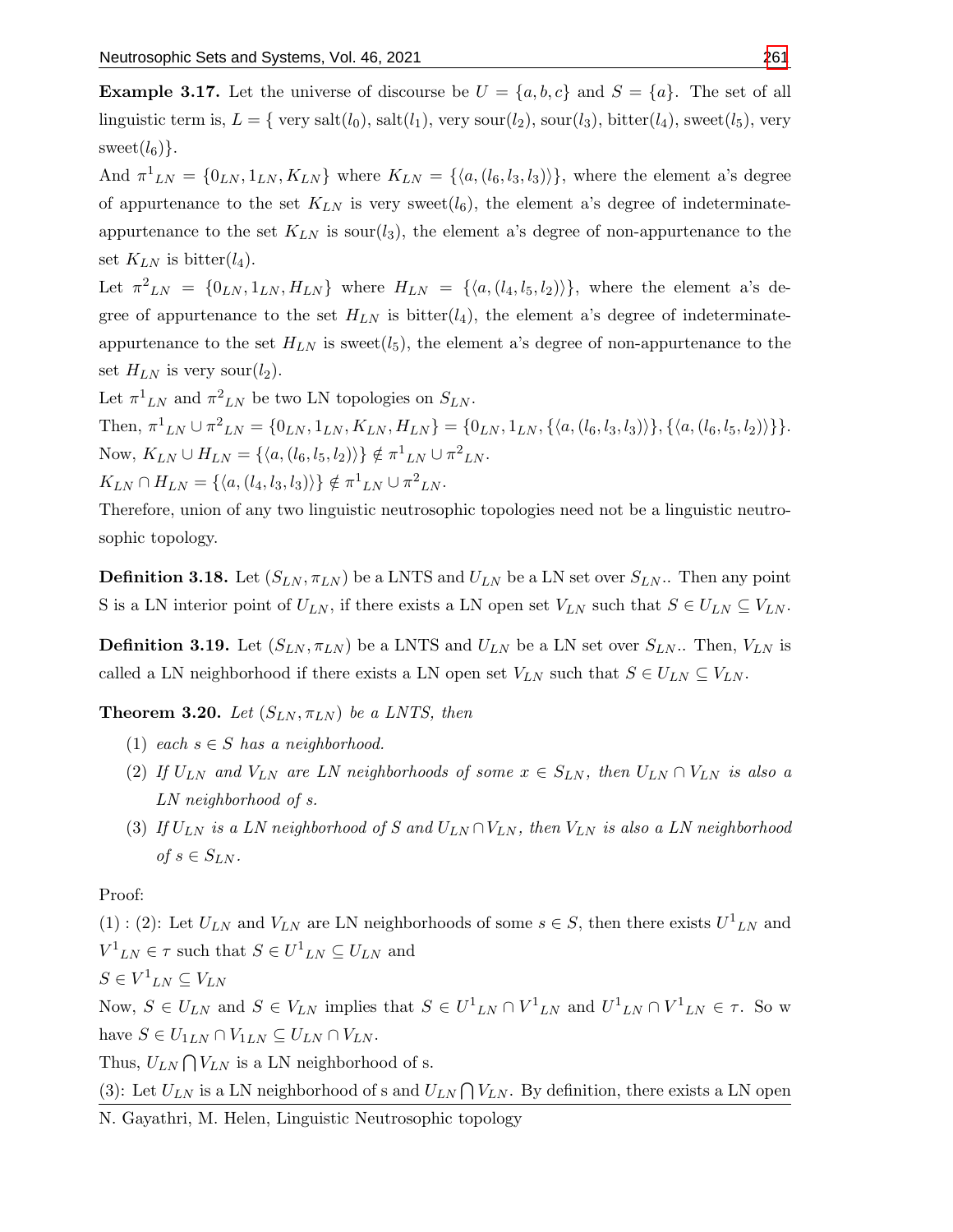set  $U^1{}_{LN}$  such that  $s \in U^1{}_{LN} \subseteq U_{LN} \subseteq V_{LN}$ . Then,  $s \in U_{LN} \subseteq V_{LN}$ . Therefore,  $V_{LN}$  is also a LN neighborhood of  $s \in S$ .

**Theorem 3.21.** Let  $(S_{LN}, \pi_{LN})$  be a LNTS. For any LN open set  $K_{LN}$  over S,  $K_{LN}$  is a LN neighborhood of each point of  $\cap_{i\in I}A_i$ .

Proof:

Let  $K_{LN} \in \pi_{LN}$ . For any  $S \in \bigcap_{i \in I} K_{LN_i}$ , we have  $S \in A_i \forall i \in I$ . Thus,  $S \in K_{LN}$  and hence  $K_{LN}$  is a LN neighborhood of S.

#### 4. Linguistic neutrosophic derived sets

**Definition 4.1.** Let  $(S_{LN}, \pi_{LN})$  be a LNTS and  $K_{LN} \subseteq S_{LN}$ . Let  $s \in S_{LN}$ . s is called as a LN limit point of  $K_{LN}$  if  $E_{LN} \cap (K_{LN} - \{s\}) \neq \phi$  for every LN open set  $E_{LN}$  containing s. The collection of all LN limit points of  $K_{LN}$  is the LN derived set  $(LND(K_{LN}))\circ fK_{LN}$ .

**Theorem 4.2.**  $LNcl(K_{LN}) = K_{LN} \cup LND(K_{LN})$  where  $K_{LN} \subseteq S_{LN}$ 

Proof:

If  $s \in K_{LN} \cup LND(K_{LN})$ , then  $s \in K_{LN}$  or  $S \in LND(K_{LN})$ . If  $s \in K_{LN}$ , then  $s \in$  $LNcl(K_{LN})$ . Therefore, let  $s \notin K_{LN}$ . That is,  $s \in LND(K_{LN})$ . Then,  $\forall$  LN open set  $E_{LN}$ containing s,  $E_{LN} \cap (K_{LN} - s) \neq \phi$ . Since  $s \notin K_{LN}, E_{LN} \cap K_{LN} \notin \phi$ . Thus,  $s \in LNcl(K_{LN})$ . Hence,  $K_{LN} \cup LND(K_{LN}) \subseteq LNcl(K_{LN})$ . If  $s \in LNcl(K_{LN})$  and  $s \in K_{LN}$ , then  $s \in$  $K_{LN} \cup LND(K_{LN})$ . If  $s \in LNcl(K_{LN})$  but  $s \notin K_{LN}$ , then  $E_{LN} \cap K_{LN} \notin \phi$  for every LN open set  $E_{LN}$  containing s and hence  $E_{LN} \cap (K_{LN} - s) \notin \phi$ . Therefore,  $s \in LND(K_{LN})$ , (i.e)  $s \in K_{LN} \cup LND(K_{LN})$ . Thus,  $LNcl(K_{LN}) \subseteq K_{LN} \cup LND(K_{LN})$ . Therefore,  $LNcl(K_{LN}) =$  $K_{LN} \cup LND(K_{LN}).$ 

**Theorem 4.3.** If the derived set of  $K_{LN}$  is a subset of  $K_{LN}$ , then  $K_{LN}$  is LN closed.

Proof:

 $K_{LN}$  is LN closed if and only if  $LNcl(K_{LN}) = K_{LN}$ , iff  $K_{LN} \cup LND(K_{LN}) = K_{LN}$ , iff  $LND(K_{LN})\subseteq K_{LN}$ .

**Theorem 4.4.** If  $K_{LN}$  is a singleton subset of  $S_{LN}$ , then  $LND(K_{LN}) = LNcl(K_{LN}) - K_{LN}$ .

Proof:

If  $s \in LND(K_{LN})$ , then for every LN open set  $E_{LN}$  containing ,  $E_{LN} \cap (K_{LN} - s) \neq \emptyset$ . Then  $s \notin K_{LN}$ . Suppose if  $s \in K_{LN}$ , then  $K_{LN} = \{s\}$ , and  $E_{LN} \cap (K_{LN} - s) = \phi$ . It is true that,  $LND(K_{LN}) \subseteq LNcl(K_{LN})$ . Then,  $s \in LNcl(K_{LN})$  but  $s \notin K_{LN}$ , when  $s \in LND(K_{LN})$ . Thus,  $LND(K_{LN}) \subseteq LNcl(K_{LN}) - K_{LN}$ . Thus,  $s \in LNcl(K_{LN}) - K_{LN}, s \in LNcl(K_{LN})$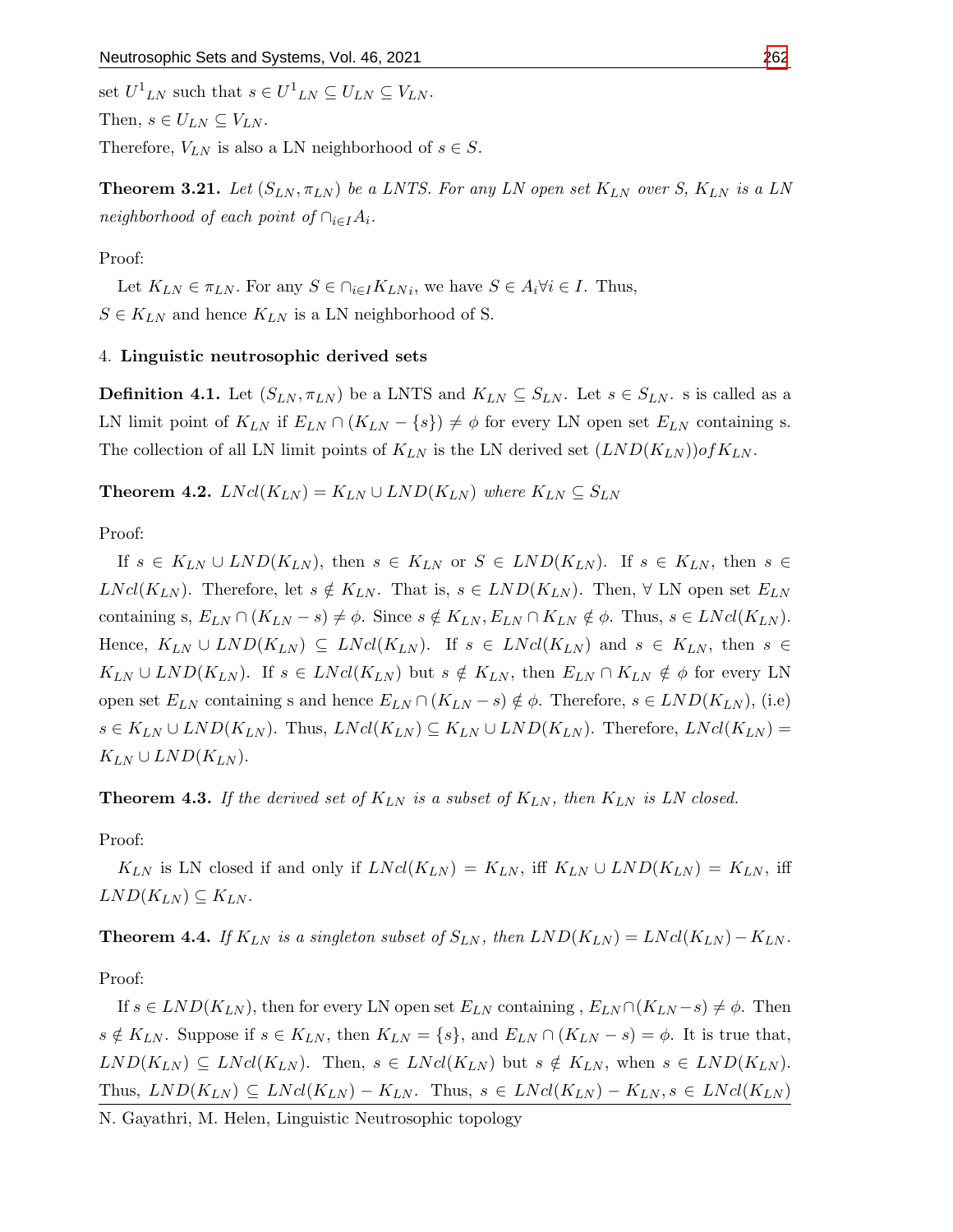but  $s \notin K_{LN}$ . Thus,  $E_{LN} \cap K_{LN} \neq \phi$  for every LN open set  $E_{LN}$  containing s, (i.e)  $E_{LN} \cap (K_{LN} - s) \neq \phi$  for every LN open set  $E_{LN}$  containing s. Thus,  $s \in LND(K_{LN})$ . Thus,  $LNcl(K_{LN}) - K_{LN} \subseteq LND(K_{LN})$ . Hence,  $LND(K_{LN}) = LNcl(K_{LN}) - K_{LN}$ , if  $K_{LN}$ is a singleton set.

**Definition 4.5.** (1) Linguistic Neutrosophic semi-closed set if  $LNint(LNcl(K_{LN})) \subseteq$  $K_{LN}$ 

- (2) Linguistic Neutrosophic semi-open set if  $K_{LN} \subseteq LNcl(LNint(K_{LN}))$
- (3) Linguistic Neutrosophic semi-pre closed if  $LNint(LNcl(LNint(K_{LN}))\subset K_{LN})$
- (4) Linguistic Neutrosophic semi-pre open if  $K_{LN} \subseteq LNcl(LNint(LNcl(K_{LN})))$
- (5) Linguistic Neutrosophic pre-closed if  $LNcl(LNint(K_{LN}) \subseteq K_{LN}$  -doubt
- (6) Linguistic Neutrosophic pre-open if  $K_{LN} \subseteq LNint(LNcl(K_{LN}))$
- (7) Linguistic Neutrosophic regular closed if  $K_{LN} = LNint(LNcl(K_{LN}))$
- (8) Linguistic Neutrosophic regular open if  $K_{LN} = LNcl(LNint(K_{LN}))$

#### 5. Linguistic Neutrosophic continuity

**Definition 5.1.** Define the image and pre-image of linguistic neutrosophic sets. Let  $S_{LN}$  and  $T_{LN}$  be two non-void sets and  $f: S_{LN} \to T_{LN}$  be a function, then

(i) If  $E_{LN} = \{\langle S, [T_{E_{LN}}(S), I_{E_{LN}}(S), F_{E_{LN}}(S)]\rangle\}$  is a LN set in  $T_{LN}$ , then the pre image of  $E_{LN}$  under f is denoted by,  $f^{-1}(E_{LN})$  is defined by,

$$
f^{-1}(E_{LN}) = \{ \langle S, [f^{-1}(T_{E_{LN}}(S)), f^{-1}(I_{E_{LN}}(S)), f^{-1}(F_{E_{LN}}(S))] \rangle \}
$$

(ii) If  $F_{LN} = \{\langle S, [T_{F_{LN}}(S), I_{F_{LN}}(S), F_{LN}F(S)]\rangle; S \in S_{LN}\}\$ is a LN set in  $S_{LN}$ , then the image of  $F_{LN}$  under f is denoted bT,  $f(F_{LN}) = \{\langle T, [f(T_{F_{LN}}(T)), f(I_{F_{LN}}(T)), f(F_{F_{LN}}(T))]\rangle; T \in T_{LN}\}\$ 

**Definition 5.2.** A function  $f : S_{LN} \to T_{LN}$  is called a linguistic neutrosophic continuous function if the inverse image of every linguistic neutrosophic open set  $F_{LN}$  is linguistic neutrosophic open in  $S_{LN}$ .

**Example 5.3.** Let the universe of discourse be  $U_{LN} = \{a, b, c, d, x, y, z, w\}$  and  $S_1 = \{a, b, c\}$ and  $S_2 = \{x, y, z\}$ . The set of all linguistic term is,  $L = \{$  very salt $(l_0)$ , salt $(l_1)$ , very sour $(l_2)$ , sour( $l_3$ ), bitter( $l_4$ ), sweet( $l_5$ ), very sweet( $l_6$ )}. Define linguistic neutrosophic sets  $K_{LN}$  and  $H_{LN}$  as  $K_{LN} = \{s_1, (a, \langle l_0, l_6, l_0 \rangle), (b, \langle l_4, l_0, l_2 \rangle), (c, \langle l_2, l_3, l_1 \rangle)\}\$ , where the element a's degree of appurtenance to the set  $K_{LN}$  is very sweet( $l_0$ ), the element a's degree of indeterminateappurtenance to the set  $K_{LN}$  is very sweet $(l_6)$ , the element a's degree of non-appurtenance to the set  $K_{LN}$  is very salt $(l_0)$ .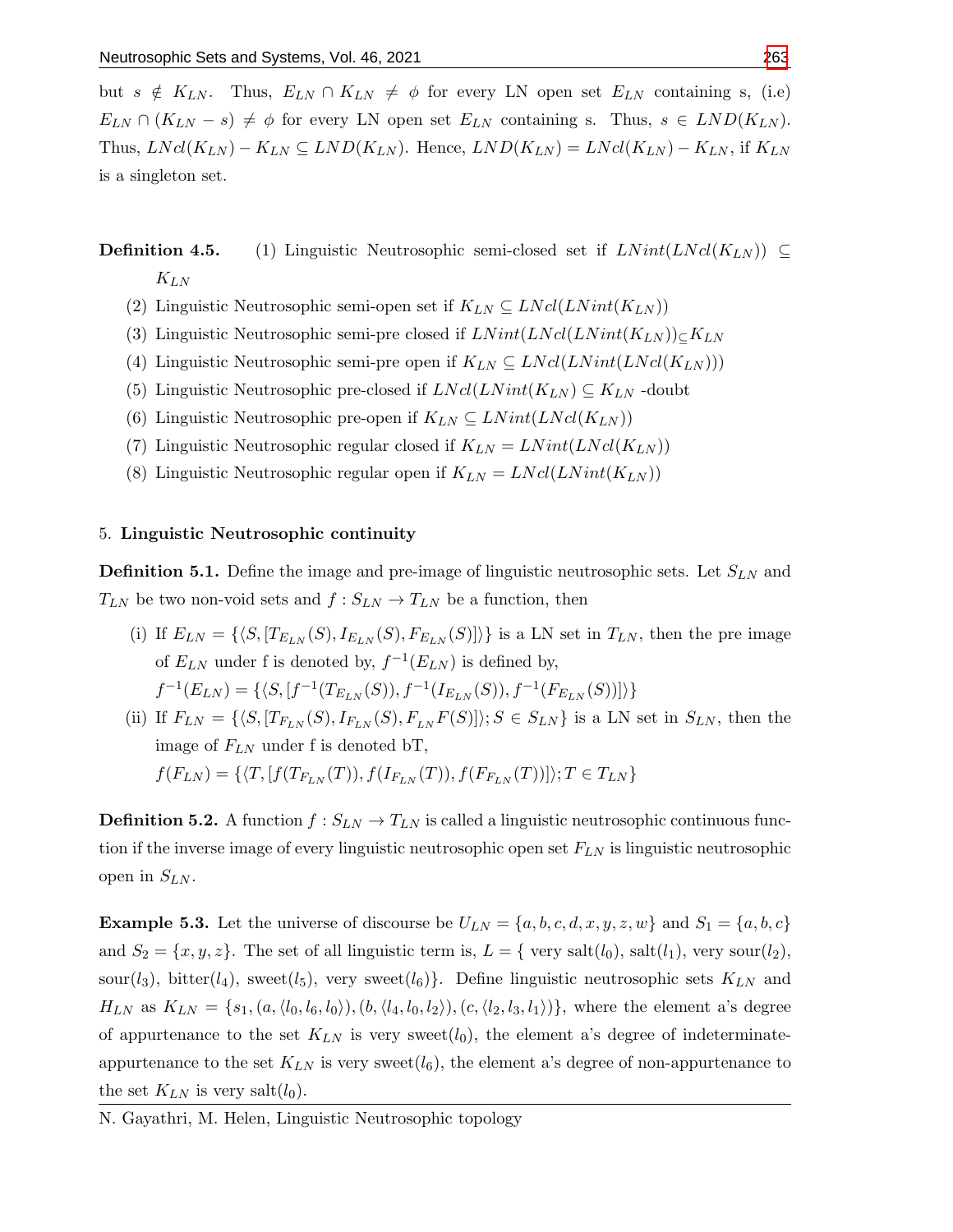Similarly, b's degree of appurtenance to the set  $K_{LN}$  is bitter( $l_4$ ), b's degree of indeterminateappurtenance to the set  $K_{LN}$  is very salt $(l_0)$ , b's degree of non-appurtenance to the set  $K_{LN}$ is very sour $(l_2)$ .

And, c's degree of appurtenance to the set  $K_{LN}$  is very sour( $l_2$ ), c's degree of indeterminateappurtenance to the set  $K_{LN}$  is sour(l<sub>3</sub>), c's degree of non-appurtenance to the set  $K_{LN}$  is very salt $(l_1)$ .

Also, let  $H_{LN} = \{s_2, (x, \langle l_6, l_0, l_0 \rangle), (y, \langle l_0, l_4, l_2 \rangle), (z, \langle l_3, l_2, l_1 \rangle)\}\.$  Then,  $\pi_{LN} =$  $\{0_{LN}, 1_{LN}, K_{LN}\}\$ and  $\eta_{LN} = \{0_{LN}, 1_{LN}, H_{LN}\}\$ are linguistic neutrosophic topologies on  $S_1, S_2$ respectively. Let  $g:(S_1, \pi_{LN}) \to (S_2, \eta_{LN})$  be defined by  $g(a) = b, g(b) = a, g(c) = c$ . Then, g is linguistic neutrosophic continuous function.

**Theorem 5.4.** A function  $f : S_{LN} \to T_{LN}$  is linguistic neutrosophic continuous if and only if the pre image of every linguistic neutrosophic closed set in  $T_{LN}$  is linguistic neutrosophic closed in  $S_{LN}$ .

Proof:

Let f be a LN continuous function and  $E_{LN}$  be a LN closed set in  $T_{LN}$ , (i.e)  $T_{LN} - E_{LN}$  is LN open in  $T_{LN}$ .  $f^{-1}(T_{LN} - E_{LN})$  is a LN open set in  $S_{LN}$ , as f is LN continuous function. Thus,  $S_{LN} - f^{-1}(E_{LN})$  is LN open set in  $S_{LN}$ . That is,  $f^{-1}(E_{LN})$  is LN closed set in  $S_{LN}$ .

Conversely, let the inverse image of each LN closed set be LN closed. Let  $F_{LN}$  be a LN open set in  $T_{LN}$ , (i.e)  $T_{LN} - F_{LN}$  is LN closed. Then,  $S_{LN} - f^{-1}(F_{LN})$  is LN closed set in  $S_{LN}$ , which implies,  $f^{-1}(F_{LN})$  is LN open set in  $S_{LN}$ . Thus, f is LN continuous function on  $S_{LN}$ .

**Theorem 5.5.** A function  $f : S_{LN} \to T_{LN}$  is LN continuous if and only if  $f(LNcl(K_{LN})) \subseteq$  $LNcl(f(K_{LN}))$  for each subset  $K_{LN}$  of  $S_{LN}$ .

### Proof:

Let f be LN continuous function. If  $K_{LN} \subseteq S_{LN}$ , then  $f(K_{LN}) \subseteq T_{LN}$ . As f is LN continuous and  $LNcl(f(K_{LN}))$  is LN closed in  $T_{LN}$ ,  $f^{-1}(LNcl(f(K_{LN})))$  is LN closed set in  $S_{LN}$ . Since,  $f(K_{LN}) \subseteq LNcl(f(K_{LN}))$ ,  $K_{LN} \subseteq f^{-1}(LNcl(f(K_{LN})))$ , which implies,  $f^{-1}(LNcl(f(K_{LN})))$ is the smallest LN closed set that contains  $K_{LN}$ . But,  $LNcl(K_{LN})$  is the smallest LN closed set that contains  $K_{LN}$ . Hence,  $LNcl(K_{LN}) \subseteq f^{-1}(LNcl(f(K_{LN}))),$  (i.e)  $f(LNcl(K_{LN})) \subseteq$  $LNcl(f(K_{LN}))$ . Conversely, let  $f(LNcl(H_{LN})) \subseteq LNcl(f(H_{LN}))$ . If  $H_{LN}$  is LN closed in  $T_{LN}$ ,  $f(LNcl(f^{-1}(H_{LN}))) \subseteq LNcl(H_{LN})$ . Thus,  $LNcl(f^{-1}(H_{LN})) \subseteq f^{-1}((LNcl(H_{LN})))$  =  $f^{-1}((H_{LN}))$ . But,  $f^{-1}((H_{LN})) \subseteq LNcl(f^{-1}((H_{LN})))$ , that implies,  $LNcl(f^{-1}((H_{LN})))$  =  $f^{-1}((H_{LN})) \Rightarrow f^{-1}((H_{LN}))$  is LN closed set in  $S_{LN}$  for each LN closed set  $H_{LN}$  in  $T_{LN}$ . Therefore, f is LN continuous.

**Example 5.6.** In example(5.3), g is a linguistic neutrosophic continuous function. Let  $K_{LN} = \{s_1,\langle a,(l_0, l_6, l_0)\rangle,\langle b,(l_4, l_0, l_2)\rangle,\langle c,(l_2, l_3, l_1)\rangle\} \subseteq (S_1, \pi_{LN})$ . Then,  $g(LNcl(K_{LN}))$  = N. Gayathri, M. Helen, Linguistic Neutrosophic topology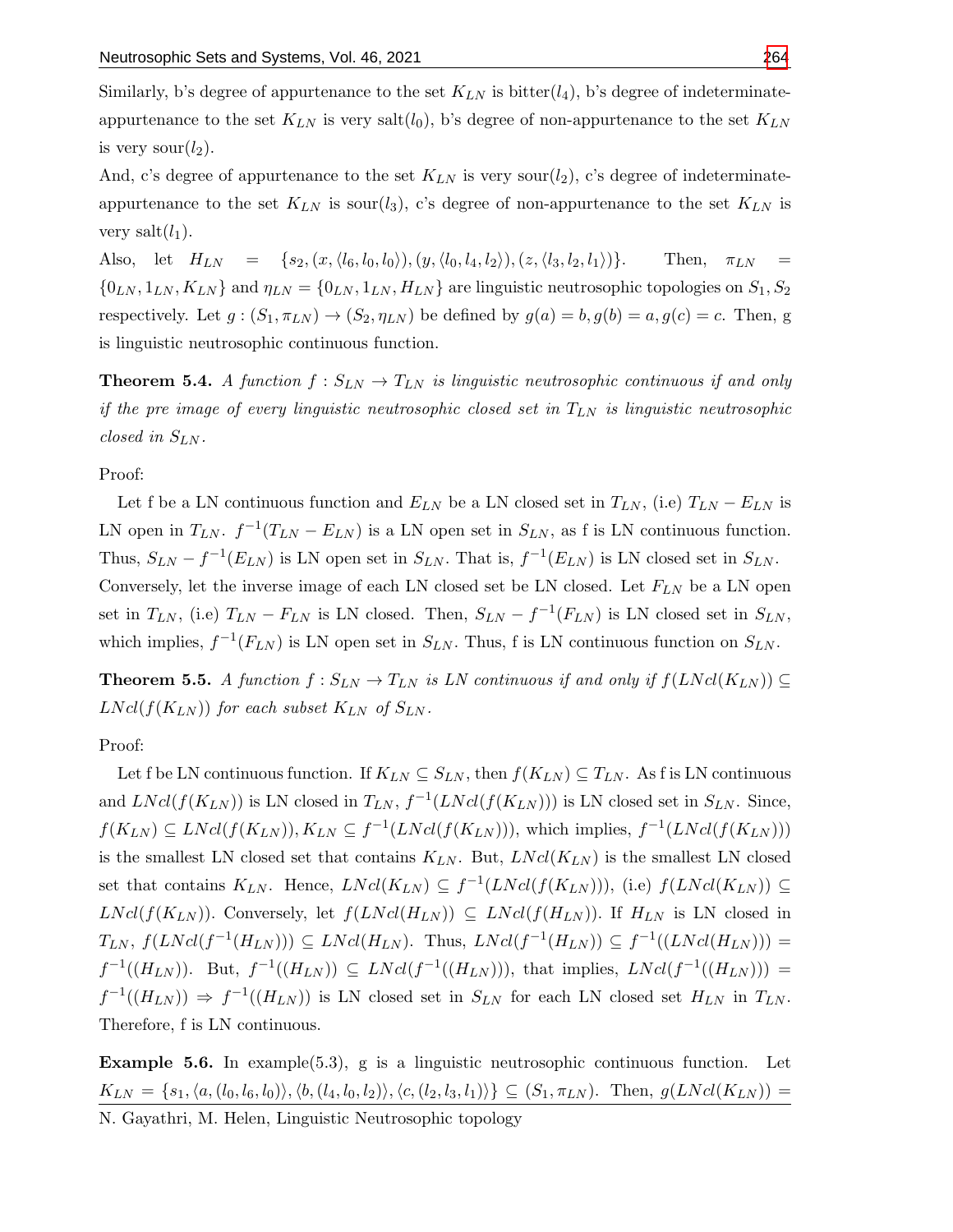$\{s_1,\langle a,(l_6, l_6, l_6)\rangle,\langle b,(l_0, l_4, l_2)\rangle,\langle c,(l_3, l_5, l_4)\rangle\}.$ 

But,  $LNcl(g(K_{LN})) = LNcl(H_{LN}) = B^c \neq \{s_1,\langle a,(l_6,l_6,l_6)\rangle,\langle b,(l_0,l_4,l_2)\rangle,\langle c,(l_3,l_5,l_4)\rangle\},\$ even though g is linguistic neutrosophic continuous function. Thus, equality is not necessarily holds when g is linguistic neutrosophic continuous function.

**Theorem 5.7.** A function  $f : S_{LN} \to T_{LN}$  is LN continuous if and only if  $LNcl(f^{-1}(E_{LN})) \subseteq$  $f^{-1}(LNcl(E_{LN}))$  for each subset  $E_{LN}$  of  $T_{LN}$ .

Proof:

If f is LN continuous and  $E_{LN} \subseteq T_{LN}$ , then  $LNcl(E_{LN})$  is LN closed in  $T_{LN}$  and hence  $f^{-1}(LNcl(E_{LN}))$  is LN closed in  $S_{LN}$ . Thus,  $LNcl(f^{-1}(LNcl(E_{LN}))) = f^{-1}(LNcl(E_{LN}))$ . Since,  $E_{LN} \subseteq LNcl(E_{LN}), f^{-1}(E_{LN}) \subseteq f^{-1}(LNcl(E_{LN}))$ . Therefore,  $LNcl(f^{-1}(E_{LN})) \subseteq$  $LNcl(f^{-1}(LNcl(E_{LN}))) = f^{-1}(LNcl(E_{LN}))$ , (i.e)  $LNcl(f^{-1}(E_{LN})) \subseteq f^{-1}(LNcl(E_{LN}))$ . Conversely, let  $LNcl(f^{-1}(E_{LN}))f^{-1}(LNcl(E_{LN}))$  for all  $E_{LN}$  of  $T_{LN}$ . If  $E_{LN}$  is LN closed, then  $LNcl(E_{LN}) = E_{LN}$ . By assumption,  $LNcl(f^{-1}(E_{LN})) \subseteq f^{-1}(LNcl(E_{LN}))$ . Thus,  $LNcl(f^{-1}(E_{LN})) \subseteq f^{-1}(E_{LN})$ . But,  $f^{-1}(E_{LN}) \subseteq LNcl(f^{-1}(E_{LN}))$ . Thus,  $LNcl(f^{-1}(E_{LN})) = f^{-1}(E_{LN}),$  (i.e)  $f^{-1}(E_{LN})$  is LN closed in  $S_{LN}$  for every LN closed set  $E_{LN}$  in  $T_{LN}$ . Hence, f is LN continuous.

**Theorem 5.8.** A function  $f : S_{LN} \rightarrow T_{LN}$  is LN continuous if and only if  $f^{-1}(LNint(E_{LN})) \subseteq LNint(f^{-1}(E_{LN}))$  for each subset  $E_{LN}$  of  $T_{LN}$ .

Proof:

Let f be LN continuous function and  $E \subseteq T_{LN}$ . Then,  $f^{-1}(LNint(E_{LN}))$  is LN open in  $S_{LN}$ . That means,  $f^{-1}(LNint(E_{LN})) = LNint(f^{-1}(LNint(E_{LN})))$ . As  $LNint(E_{LN}) \subseteq$  $E_{LN}$ , implies  $f^{-1}(LNint(E_{LN})) \subseteq f^{-1}(E_{LN})$ . Thus,  $LNint(f^{-1}(LNint(E_{LN}))) \subseteq$  $LNint(f^{-1}(E_{LN}))$ . Therefore,  $f^{-1}(LNint(E_{LN})) \subseteq LNint(f^{-1}(E_{LN}))$ . Conversely, let  $f^{-1}(LNint(E_{LN}))$   $\subseteq$   $LNint(f^{-1}(E_{LN}))$ , for each subset  $E_{LN}$  of  $T_{LN}$ . If  $E_{LN}$  is LN open, then  $f^{-1}(E_{LN}) \subseteq LNint(f^{-1}(E_{LN}))$ . But,  $LNint(f^{-1}(E_{LN})) \subseteq f^{-1}(E_{LN})$ . Thus,  $f^{-1}(E_{LN}) = LNint(f^{-1}(E_{LN}))$ . Hence, f is LN continuous.

**Example 5.9.** In example(5.3),  $H_{LN} = \{s_2, \langle x, (l_6, l_0, l_0) \rangle, \langle y, (l_0, l_4, l_2) \rangle, \langle z, (l_3, l_2, l_1) \rangle\}.$ Then,  $g^{-1}(LNcl(H_{LN})) = g^{-1}(H_{LN}^c) = \{s_2, \langle z, (l_0, l_6, l_0) \rangle, \langle y, (l_4, l_4, l_6) \rangle, \langle z, (l_2, l_5, l_3) \rangle\}.$ And  $LNcl(g^{-1}(H_{LN})) = K_{LN}^c$ . Thus,  $g^{-1}(LNcl(E_{LN})) \subseteq LNcl(g^{-1}(E_{LN}))$ . Similarly,  $g^{-1}(LNint(E_{LN})) \subseteq LNint(g^{-1}(E_{LN}))$ . Even if g is LN continuous, equality does not hold in theorems  $(5.7)$  and  $(5.8)$ .

**Definition 5.10.** Any subset of a LN topological space  $(S_{LN}, \pi_{LN})$  is a LN dense set if  $LNcl(K_{LN}) = S_{LN}$ .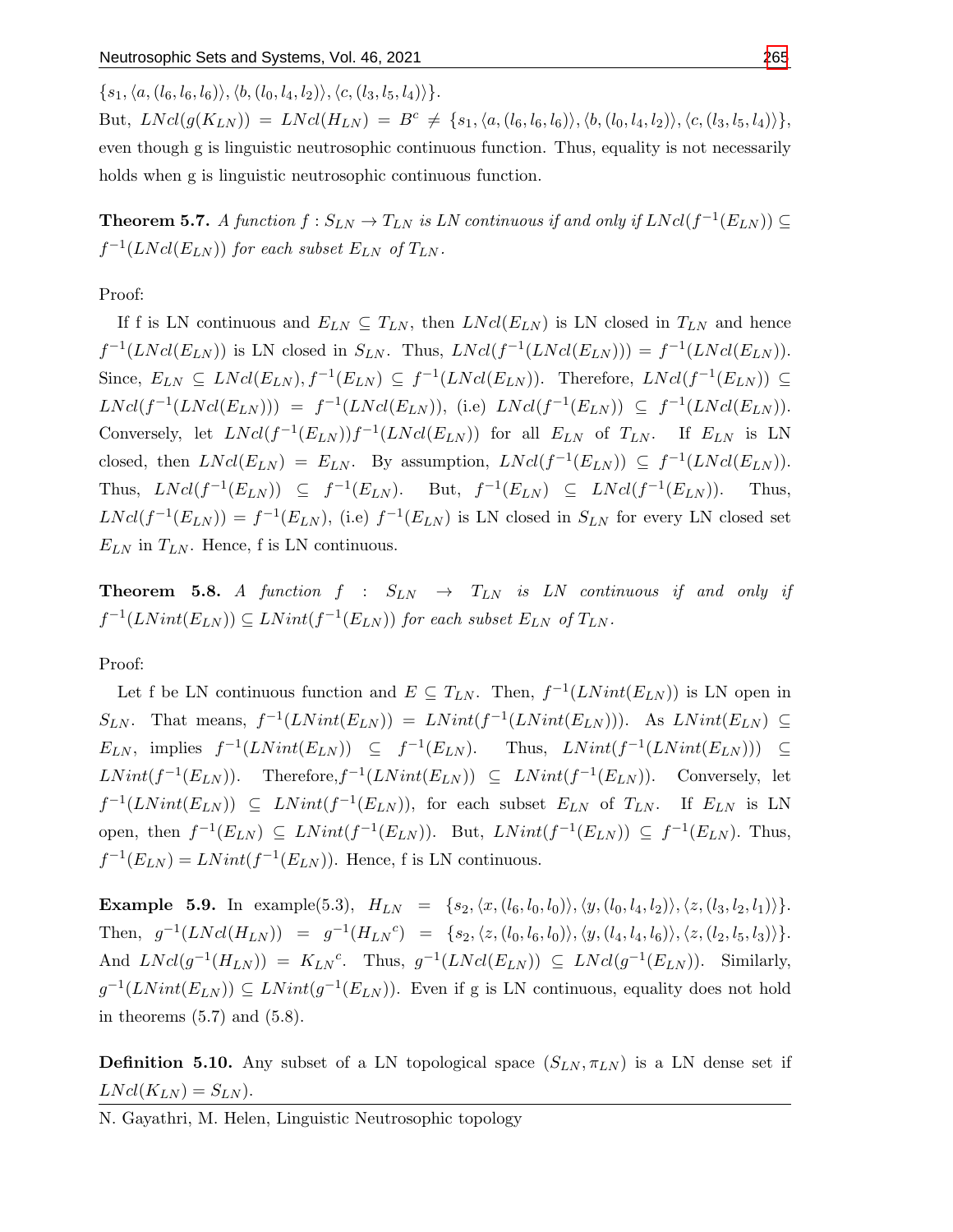**Theorem 5.11.** Let  $f : S_{LN} \to T_{LN}$  be an onto function and linguistic neutrosophic continuous function. If  $U_{LN}$  is LN dense in  $S_{LN}$ , then  $f(U_{LN})$  is LN dense in  $T_{LN}$ .

### Proof:

As  $U_{LN}$  is LN dense in  $S_{LN}$ ,  $f(LNcl(U_{LN})) = f(S_{LN}) = T_{LN}$ , since f is onto. Also,  $f(LNcl(U_{LN})) \subseteq LNcl(U_{LN})$ , as f is LN continuous. Thus,  $T_{LN} = LNcl(f(U_{LN}))$ . But  $LNcl(f(U_{LN})) \subseteq T_{LN}$ . Hence, $LNcl(f(U_{LN})) = T_{LN}$ , which implies,  $f(U_{LN})$  is LN dense set.

#### Conclusion

We have introduced a new type of topology called linguistic neutrosophic topology and it was established with apt examples. Moreover, the basic properties of linguistic neutrosophic were discussed. In addition to this, the ideas of linguistic neutrosophic continuity and linguistic neutrosophic neighborhood were introduced and established. Linguistic neutrosophic derived sets and linguistic neutrosophic dense sets were talked through.

#### References

- <span id="page-12-1"></span>[1] Atanassov, K.T. Intuitionistic fuzzy sets. Fuzzy Sets and Systems, 1986; 20, pp. 87–96.
- <span id="page-12-0"></span>[2] Chang, C.L. Fuzzy topological spaces, J Math.Anal.Appl. 1968; 24, pp. 182–190.
- <span id="page-12-8"></span>[3] Chen, Z.C.; Liu, P.H.; Pei, Z. An approach to multiple attribute group decision making based on linguistic intuitionistic fuzzy numbers. Int. J. Comput. Intell. Syst. 2015, 8, 747–760.
- <span id="page-12-2"></span>[4] Coker, D. An introduction to intuitionistic fuzzy topological spaces, Fuzzy Sets and Systems, 1997; 88, pp. 81-89.
- [5] Fan, Feng, and Hu. (2019). Linguistic Neutrosophic Numbers Einstein Operator and Its Application in Decision Making. Mathematics, 7(5), 389. doi:10.3390/math7050389
- <span id="page-12-10"></span>[6] Fang, Zebo and Te, Jun. Multiple Attribute Group Decision-Making Method Based on Linguistic Neutrosophic Numbers.Symmetry,9(7), 2017. 111; https://doi.org/10.3390/sTm9070111.
- [7] Garg H and Nancy. Linguistic single-valued neutrosophic power aggregation operators and their applications to group decision-making problems. IEEE/CAA J. Autom. Sinica, vol. 7, no. 2, pp. 546–558, Mar. 2020.
- <span id="page-12-6"></span>[8] Herrera, F.; Herrera-Viedma, E.; Verdegay, L. A model of consensus in group decision making under linguistic assessments. Fuzzy Sets Syst. 1996, 79, 73–87.
- <span id="page-12-5"></span>[9] Herrera F.; Herrera-Viedma E. Linguistic decision analysis . Steps for solving decision problems under linguistic information. Fuzzy Sets and Systems, 2000, 115(1): 67–82.
- [10] Munkres, James R. Topology: a First Course. Englewood Cliffs, N.J.: Prentice-Hall, 1974.
- <span id="page-12-3"></span>[11] Smarandache F. A unifying field in logics. Neutrosophy: Neutrosophic probability, set and logic. American Research Press, Rehoboth, 1999.
- <span id="page-12-7"></span>[12] Su Z S. Deviation measures of linguistic preference relations in group decision making. Omega, 2005, 33(3):249–254.
- <span id="page-12-4"></span>[13] Wang H, Smarandache F, Zhang T Q, Sunderraman R. Interval neutrosophic sets and logic: Theory and applications in computing. Hexis, Phoenis, AZ, 2005.
- <span id="page-12-9"></span>[14] Wei, G., Wu, J., Guo, Y., Wang, J., and Wei, C. (2021). An extended COPRAS model for multiple attribute group decision making based on single-valued neutrosophic 2-tuple linguistic environment. Technological and Economic Development of Economy, 27(2), 353-368. https://doi.org/10.3846/tede.2021.14057.
- N. Gayathri, M. Helen, Linguistic Neutrosophic topology